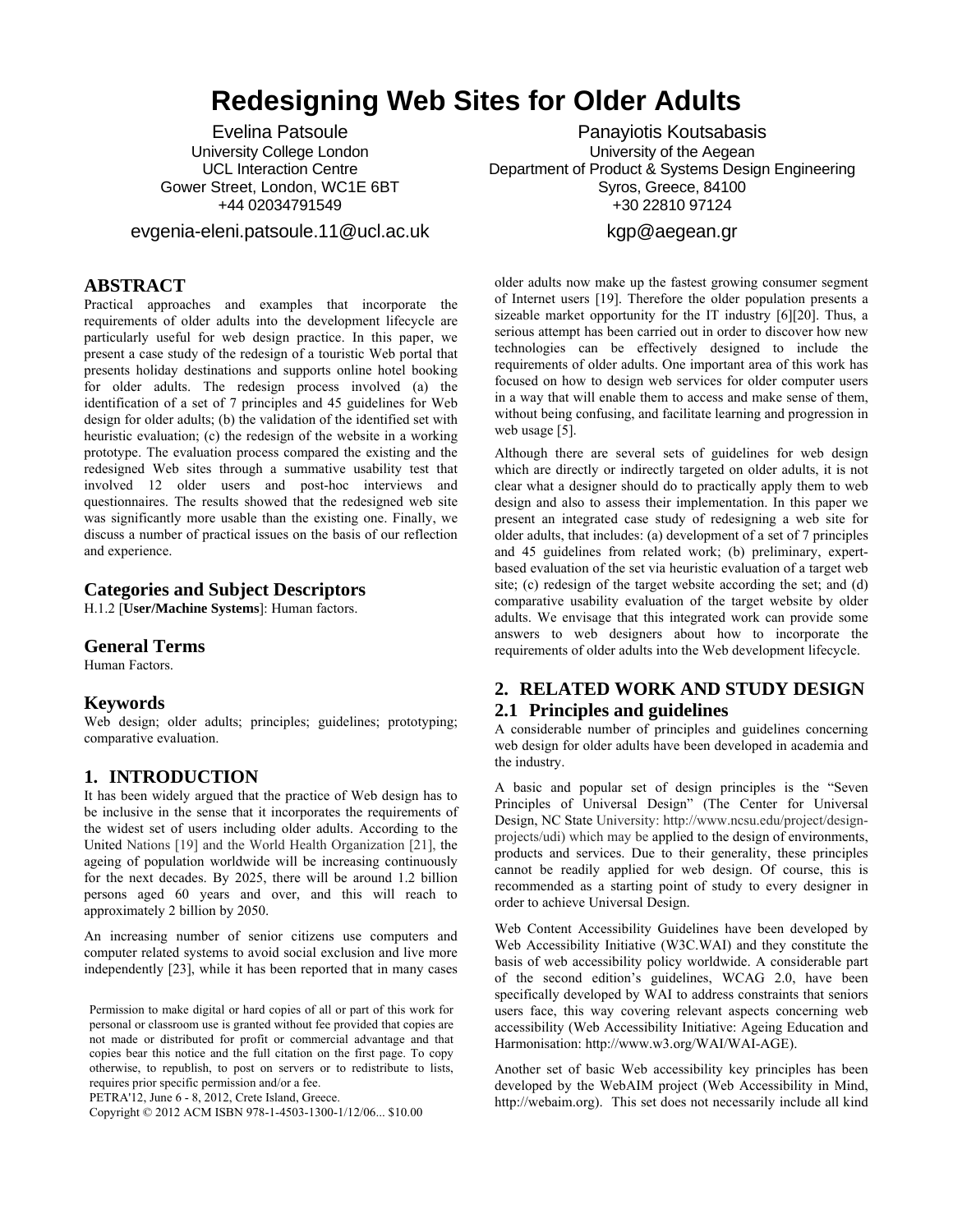of accessibility matters but the most essential ones; however it can easily be applied ensuring an improved access in web content. Most of the principles can positively contribute in designing for older adults.

The "Research-Based Web Design & Usability Guidelines" have been assembled by the Department of Health and Human Services in the USA (GSA, 2006), in order to provide practical, yet authoritative guidance on a broad range of Web design and communication issues. Although this set is certainly considered as a reliable reference for website designers, its "general purpose" does not necessarily specialize in aspects of design for the senior citizens. Moreover, with reference to the same set and due to its large number of guidelines, it is not easy for designers to identify the ones complying to design for the seniors.

Kurniawan and Zaphiris [\[9\]](#page-7-6) have developed a list of thirty eight (38) design guidelines suitable for web applications targeting the older adults. This set of guidelines focuses exclusively on solutions related to problems that older adults face and suggests issues which are required to be taken under consideration by designers who wish to address to this particular group of users.

The National Institute of Aging and the National Library of Medicine have provided several web design guidelines that have to be taken into account when addressing senior users. The book entitled "Making Your Web Site Senior friendly: a checklist", (<http://www.nlm.nih.gov/pubs/checklist.pdf>) presents guidelines related to almost all elements that a user can interact with while navigating through Web.

All of these sets of principles and guidelines are related to the redesign of web sites for older adults since they refer to accessibility, usability and design for the Web. However, with the exceptions of the last two works, they do not specialize clearly for the particular requirements of older users. These works have been applied in case studies that aim to either identify or validate related guidelines [\[3\]](#page-7-7)[\[9\]](#page-7-6)[\[24\]](#page-7-8) or apply these to the evaluation [\[8\]](#page-7-9) of web sites for older adults.

## **2.2 Case studies**

A considerable number of studies have investigated the requirements of older adults for the identification and validation of design guidelines as well as for design and evaluation of Web sites.

Chadwick-Dias et al [\[3\]](#page-7-7) have conducted two usability studies to investigate how redesigns can improve performance of senior citizens. Both studies included a total of 49 participants ranging in age from 20 to 82. The goal of Study 1 was to learn whether there were differences between the older adults and their way of interaction with the web and whether the same sample of adults is affected in their performance when changes in text size are applied. Results indicated that senior users (55 years or older) had significantly more difficulties while using the Web site than younger users. In Study 2 new participants performed the same tasks on a version of the site that was redesigned to address the usability problems encountered by older adults in Study 1. The purpose of that study was to investigate whether redesigning the prototype could improve the performance of senior users. That was certainly improved significantly for both older and younger users since it was confirmed by the experiment conducted.

Kurniawan and Zaphiris [\[9\]](#page-7-6) developed a set of research-derived ageing-centred Web design guidelines through an extensive

review of the HCI and ageing literature. They conducted heuristic evaluation in order to identify any usability problems in that set of guidelines and then a group of senior Web users (mean age = 59.2 years) were involved in evaluating the usefulness of the guidelines through navigation of two websites. That study was perhaps the first manuscript that proposed ageing-friendly guidelines that were for most part backed by published studies. Moreover, the guidelines proposed in that study had been thoroughly examined through a series of expert and user verifications, giving confidence of their validity. This second case study lacked the fact that there was no further examination of the guidelines' effect on the accessibility and usability of websites.

Zaphiris et al [\[24\]](#page-7-8) report on an evaluation of a set of age-centred web design guidelines with older web users. They invited 24 older web users and used a cooperative evaluation to validate the guidelines. As a result of the experiment, 36 out of the original 37 guidelines were accepted, 1 guideline was disagreed with, and 5 new issues that were not covered by the guidelines were identified by users.

Hart et al [\[8\]](#page-7-9) present two evaluation studies of web sites for older adults. In the first study, 40 websites designed for older adults were heuristically evaluated based on their adherence to usability guidelines derived by the National Institute on Aging and the National Library of Medicine. In the second study, three websites with varying levels of guideline compliance were evaluated by older adults in a usability test. Results from these studies indicated that the website most compliant with the 'seniorfriendly' guidelines resulted in higher task success, but did not result in significantly better efficiency, satisfaction, or preference. These findings demonstrate the importance of using both guidelines and usability testing when designing websites for older adults; this is also the approach taken under consideration in our work.

Furthermore, a considerable number of studies evaluate Web sites with the participation of older users with various research methods like surveys [\[17\]](#page-7-10) and usability testing [\[14\]](#page-7-11). Those studies suggest specific guidelines for design, research methods and/or particular requirements of older adults to the use of the Web.

These studies refer to the issues of guideline identification, validation and the evaluation of Web sites with user adult participation. However, it is still not clear what designers should do in the Web development lifecycle, when they are confronted with the (re-) design of web applications for older adults. In order to provide Web designers with practical examples and approaches that incorporate the requirements of older adults into the development lifecycle, we argue that there is a need for integrated case studies that examine the (re-) design practice in a holistic manner. In this paper we present an integrated case study for the (re-) design of Web sites for older adults, which includes 1) the identification of related guidelines, 2) their expert-based validation, 3) their application for a target web site that was redesigned to conform with the identified set of principles and guidelines and finally 4) the comparative evaluation of the two web sites (existing and re-designed) with older adults.

# **2.3 Case study design**

The target website was a touristic and geographical guide of Greece. This is a thematic portal presenting holiday destinations and supporting online hotel booking. The web site is one of the most popular in its kind in Greece, and it is targeted primarily to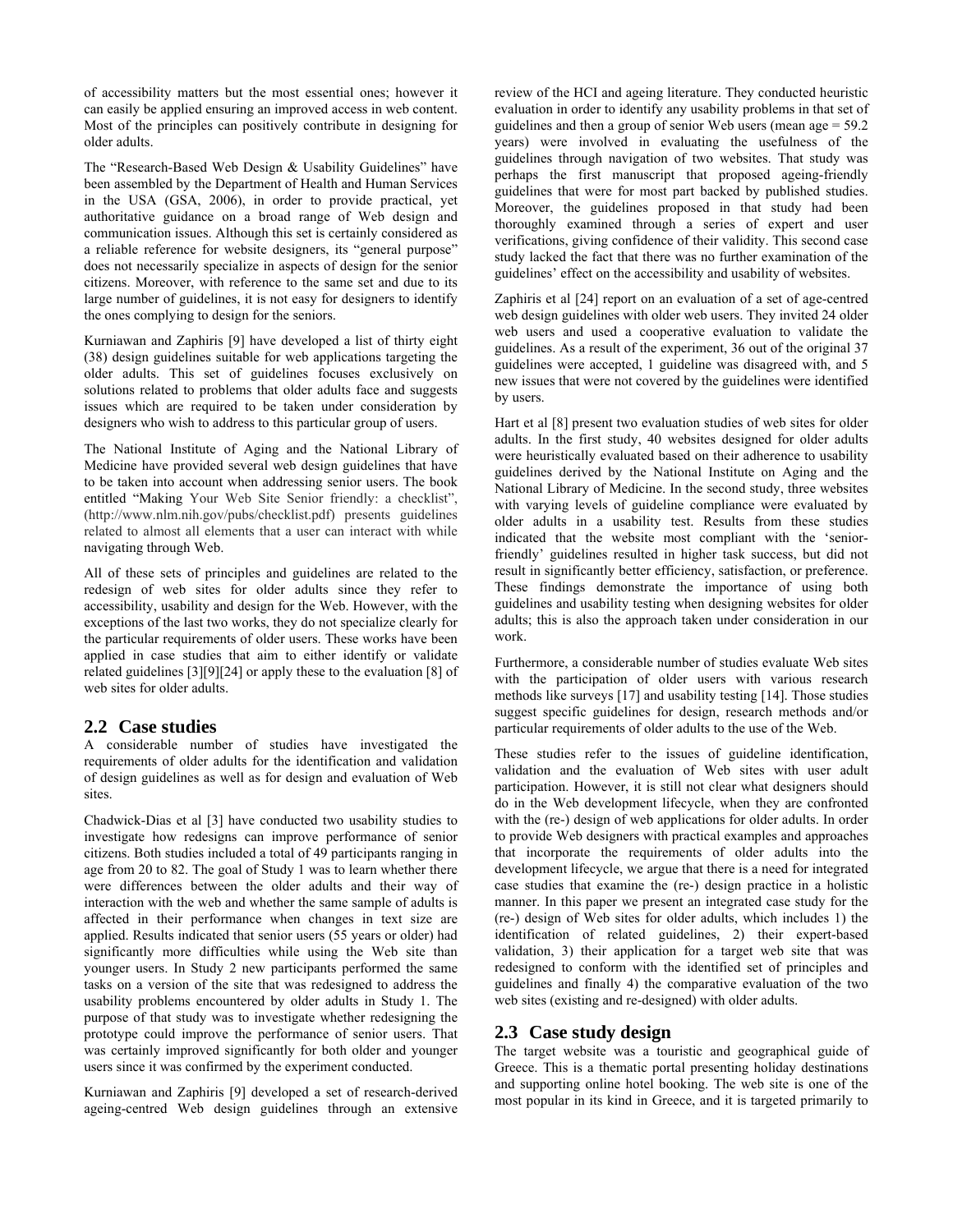Greek users including destinations for both summer and winter holidays. The study design can be distinguished into two major phases, the redesign and the evaluation of the target Web site with the incorporation of requirements of older adults.

The redesign process started with the identification of a set of 7 principles and 45 guidelines for Web design for older adults, hereby referred to as 7p/45g set, on the basis of literature review of related guidelines and case studies. This was then validated with a heuristic evaluation of the target Web site conducted by 3 usability and accessibility experts who (a) identified usability problems and (b) matched them to each one of the principles and guidelines of the set in order to examine its coverage, distribution and redundancy [\[22\].](#page-7-12) Then, a working prototype of the redesigned Web site was developed with the use of the Pidoco ([https://pidoco.com](https://pidoco.com/)) online prototyping tool.

In order to evaluate the redesign we conducted a comparative evaluation of the two Web sites with the participation of 12 older users. The evaluation methods used were controlled usability testing and post-hoc interviews and questionnaires. The results of the evaluation showed that the redesigned web site was significantly more usable than the current design; this was also validated with various qualitative findings from the post-hoc interviews.

# **3. (RE-) DESIGN PROCESS**

# **3.1 Identification of a set of design principles and guidelines for older adults**

We have developed a set of 7 principles and 45 guidelines based on previously mentioned sets, concepts, principles and guidelines as those reported in earlier literature:

- The "Seven Principles of Universal Design" (The Center for Universal Design, NC State University: [http://www.ncsu.edu/project/design-projects/udi/\)](http://www.ncsu.edu/project/design-projects/udi/)
- The ten usability heuristics proposed by Nielsen [\[11\]](#page-7-13),
- Web usability factors [12]
- Principles of accessibility for the web according to WebAIM (Web Accessibility in Mind): [http://www.webaim.org](http://www.webaim.org/)
- WCAG 2.0 accessibility guidelines applied to web design for older adults (Web Accessibility Initiative), [http://www.w3.org/WAI](http://www.w3.org/WAI/)
- Heuristics of website design for older adults by AARP [\[4\],](#page-7-15)
- Research-based guidelines for website design developed by National Institute of Aging (Making Your Web Site Senior friendly):<http://www.nlm.nih.gov/pubs/checklist.pdf>
- Research-Based Web Design & Usability Guidelines [7]
- Research-derived web design guidelines for older people [\[9\]](#page-7-6).

The proposed principles and guidelines were grouped according to similar semantic topics and overlaps were removed eventually creating seven important sections; the seven principles of the new set. Those principles also take into account work that refers explicitly to the barriers that older adults face when interacting with the Web (e.g. [\[6\]](#page-7-3)[\[15\]\)](#page-7-17). The set consists of 45 guidelines ([Table 1\)](#page-3-0) and has been described in detail in [\[13\],](#page-7-18) where each guideline includes a brief explanation of its usefulness to the older adults as well as a few practical examples of application which may essentially guide novice designers.

#### **3.2 Initial validation with heuristic evaluation**

In order to assess the validity and usefulness of the 7p/45g set, we conducted a heuristic evaluation [\[11\]](#page-7-13) in which experts had to evaluate the target website according to this specific list of heuristics. The purpose of heuristic evaluation was two-fold: first to confirm that the 7p/45g set is well organized, useful and relevant for designers to use, and second to identify the usability problems of the target website and suggest redesign solutions.

#### *3.2.1 Participants and procedure*

Three evaluators participated in the heuristic evaluation. All of them were researchers with over 5 years experience in design and usability evaluation of websites and usability (i.e. "double experts" according to [\[10\]\)](#page-7-19). Each of the evaluators was provided with an evaluation report which included: the goal of research and six specific actions to be carried out in that website. They were also provided with the set of heuristics and guidelines with corresponding examples for each guideline together with a relevant form, which had to be exported by them. The results were collected in a five days period.

#### *3.2.2 Results*

The heuristic evaluation resulted to a list of positive elements of the web site as well as a sorted number of problems found. The positive elements included (1) very rich content, (2) satisfactory use of colors; (3) good use of language; (4) warm and welcoming web site in terms of icons and colours used; (5) structured and detailed user review of rooms, that helps users get a detailed overview according to their requirements.

With regard to the usability problems found, these were a total of 52, out of which 9 were considered severe and should be fixed immediately, 25 were major and should be given high priority, and 18 were minor usability problems that could be given low priority. The 9 severe usability problems found were: (1) overload of graphics and texts throughout the web site; (2) visibility problems of important user information in various pages; (3) information organization not satisfactory with regard to main user tasks; (4) not self-explanatory text for important hyperlinks and buttons; (5) confirmation of booking reservation not clear; (6) too many choices for users in several pages/steps of the booking process; (7) the homepage does not serve the purpose of one in terms of message and look; (8) too many steps for important user tasks; (9) need for enhancement of quality and credibility mainly through the redesign of many graphic elements and visible page updates.

To verify the relevance of the set, an adaptation of the approach suggested by [\[22\]](#page-7-12) was taken into account. According to this, the principles and guidelines were matched with the usability problems detected by the evaluators using the criteria of: coverage, distribution and redundancy. With regard to the first criterion, the 7 principles exhibited high coverage, incorporating 50 out of 52 (96%) of the usability problems identified (and also, the 2 problems not matched with the principles, were minor problems). That implies that the set is highly robust without omitting important usability issues. With regard to distribution, all heuristics attracted usability problems, with visibility (23%) and efficient design (21%) attracting most problems. With regard to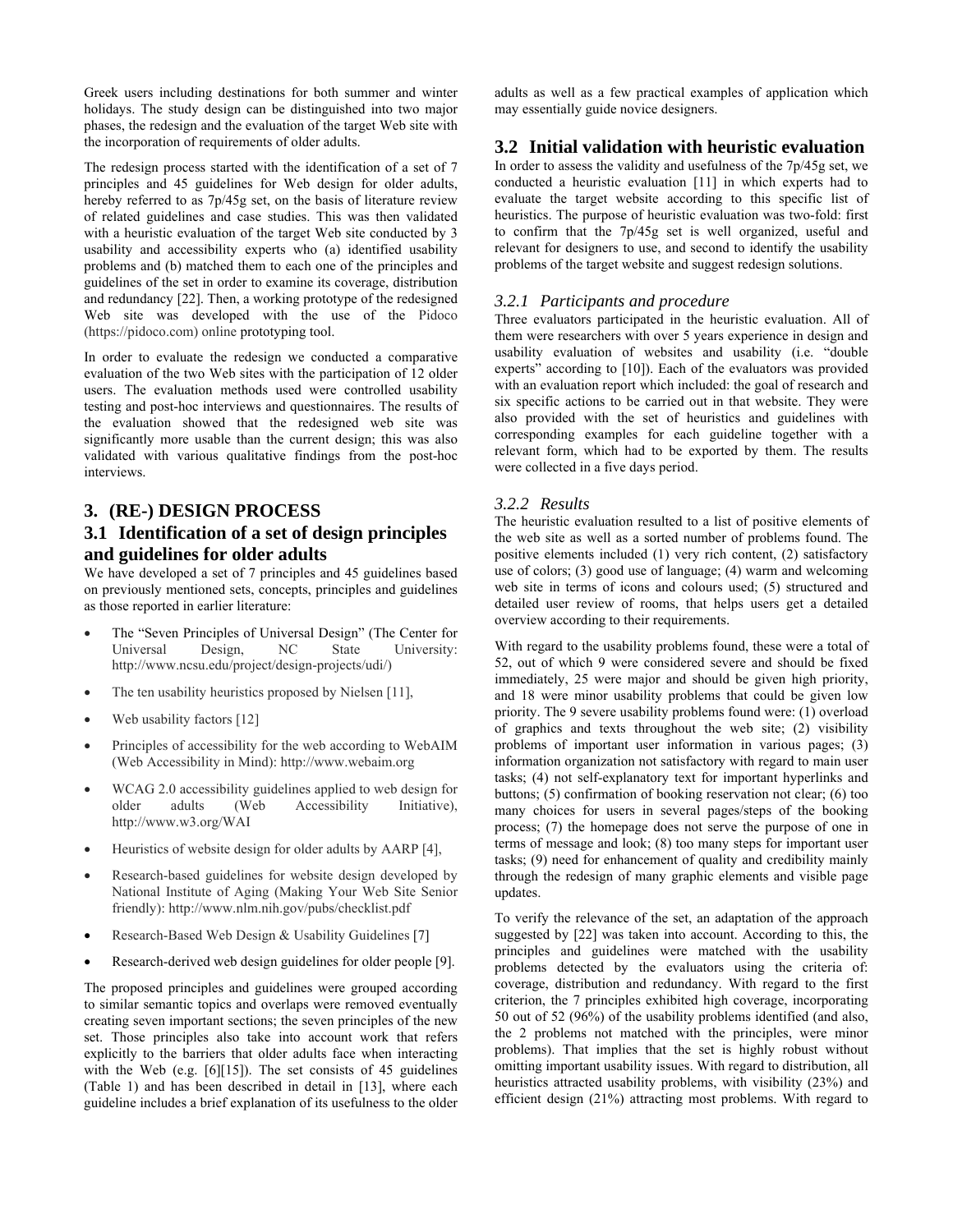<span id="page-3-0"></span>

| P1 Visibility: All interactive elements,          | G 1.1: All the elements of the website should have suitable default size.                                                        |  |  |  |  |
|---------------------------------------------------|----------------------------------------------------------------------------------------------------------------------------------|--|--|--|--|
| information, user choices and feedback should     | G 1.2: There should be appropriate form of feedback with clear indication of any change that may happen.                         |  |  |  |  |
| be clearly visible throughout the website         | G 1.3: The most important content of the website should be visible and directly presented, where possible.                       |  |  |  |  |
| whenever required.                                | G 1.4: The colours, textures and graphics should be properly chosen.                                                             |  |  |  |  |
|                                                   | G 1.5: There should be blank space, properly sited between the elements of the website.                                          |  |  |  |  |
|                                                   | <b>G 1.6:</b> The text content should be easily readable. <b>G 1.7:</b> All interactive data should be visible.                  |  |  |  |  |
| P2 Ease of understanding: The presentation        | G 2.1: The content should be provided in a format that does not require great user experience and advanced reading literacy.     |  |  |  |  |
| of information, content and available user        | G 2.2: Each interactive element should be perceived and be understandable, without the need of documentation.                    |  |  |  |  |
| actions should be understandable and effective    | G 2.3: There should be clear indication of the action that the user should do to interact effectively.                           |  |  |  |  |
| throughout the website, regardless user's         | G 2.4: There should be clear indication of whether a mandatory or an optional action is requested by the user.                   |  |  |  |  |
| experience, knowledge, reading ability and        | G 2.5: The content should be presented in the best possible way depending on the case as to achieve the desired objective.       |  |  |  |  |
| level of concentration.                           | G 2.6: The content should be presented in a normal and conceptual form and sequence.                                             |  |  |  |  |
| P3 Control and Flexibility: The user must         | G 3.1: There should be controlled navigation at all times.                                                                       |  |  |  |  |
| always exertcontrol of the interaction and the    | G 3.2: There should be controlled actions in dynamic content (eg. sounds, videos, etc.).                                         |  |  |  |  |
| web site should offer the user a range of         | G 3.3: The size of all elements of the website should be adjustable in accordance with user's requirements.                      |  |  |  |  |
| individual choices and alternative modes of       | G 3.4: There should be an option to choose alternative ways of presenting non-text elements of the website.                      |  |  |  |  |
| action according to his/her preferences,          | G 3.5: There should be a possibility to correct or cancel any action.                                                            |  |  |  |  |
| expectations and capabilities.                    | G 3.6: There should be an option to overcome any repeatable element or action.                                                   |  |  |  |  |
|                                                   | G 3.7: There should be a possibility to control the unexpected changes that may occur during the interaction.                    |  |  |  |  |
|                                                   | G 3.8: There should be an option to select ways of searching content according to user preference.                               |  |  |  |  |
| P4 Static and Dynamic Help: Assistance            | G 4.1: Assistance should be provided during navigation. G 4.2: Assistance should be provided in the execution of an operation.   |  |  |  |  |
| should be provided to users when asked or at      | G 4.3: Assistance should be provided while performing an incorrect action.                                                       |  |  |  |  |
| any time required while interacting, throughout   | G 4.4: Assistance should be provided while searching. G 4.5: Assistance should be provided while completing forms.               |  |  |  |  |
| the website.                                      | G 4.6: Major helping elements should be provided for inexperienced -with the web- users.                                         |  |  |  |  |
| P5 Consistency of organizing information:         | G 5.1: All elements of the site should be consistently displayed.                                                                |  |  |  |  |
| All interactive elements should be functionally   | G 5.2: There should be a layout consistency.                                                                                     |  |  |  |  |
| and visually consistent throughout the website.   | G 5.3: The conceptual organization of information should be consistent.                                                          |  |  |  |  |
| The layout, information and content should be     | G 5.4: There should be navigation consistency. G 5.5: The actions required should be consistent.                                 |  |  |  |  |
| coherently organized throughout the website.      | G 5.6: The design style and format should be consistent. G 5.7: There should be terminology consistency.                         |  |  |  |  |
| P6 Efficient design: The design of the website    | G 6.1: There should be wise selection of the components in the website. Any distraction should be avoided.                       |  |  |  |  |
| should be lean, predictable, functional and       | G 6.2: Efficient ways to perform any action should be provided.                                                                  |  |  |  |  |
| attractive to the user creating a pleasant,       | G 6.3: The content should be presented in a diffuse spirit of friendliness.                                                      |  |  |  |  |
| friendly mood and inspiring confidence, both      | G 6.4: The design should be predictable with regard to the way of performing actions.                                            |  |  |  |  |
| for the user's effective and satisfying           | G 6.5: Any surprises in the design should be avoided.                                                                            |  |  |  |  |
| interaction with the website.                     | G 6.6: The design should inspire trust.                                                                                          |  |  |  |  |
| P7 Focused design: The design should be           | G 7.1: The purpose of each component that constitutes the website as well as the overall purpose of the website should be clear. |  |  |  |  |
| effective, focusing on the object of the website, | G 7.2: The function and content of each element should be clear.                                                                 |  |  |  |  |
| without presenting unnecessary information.       | G 7.3: The presentation of the most important information for the success of the purpose of the website should be unequivocal.   |  |  |  |  |
|                                                   | G 7.4: Locating specific information should be easy.                                                                             |  |  |  |  |
|                                                   | G 7.5: The information should be displayed in a hierarchical way of importance through the website.                              |  |  |  |  |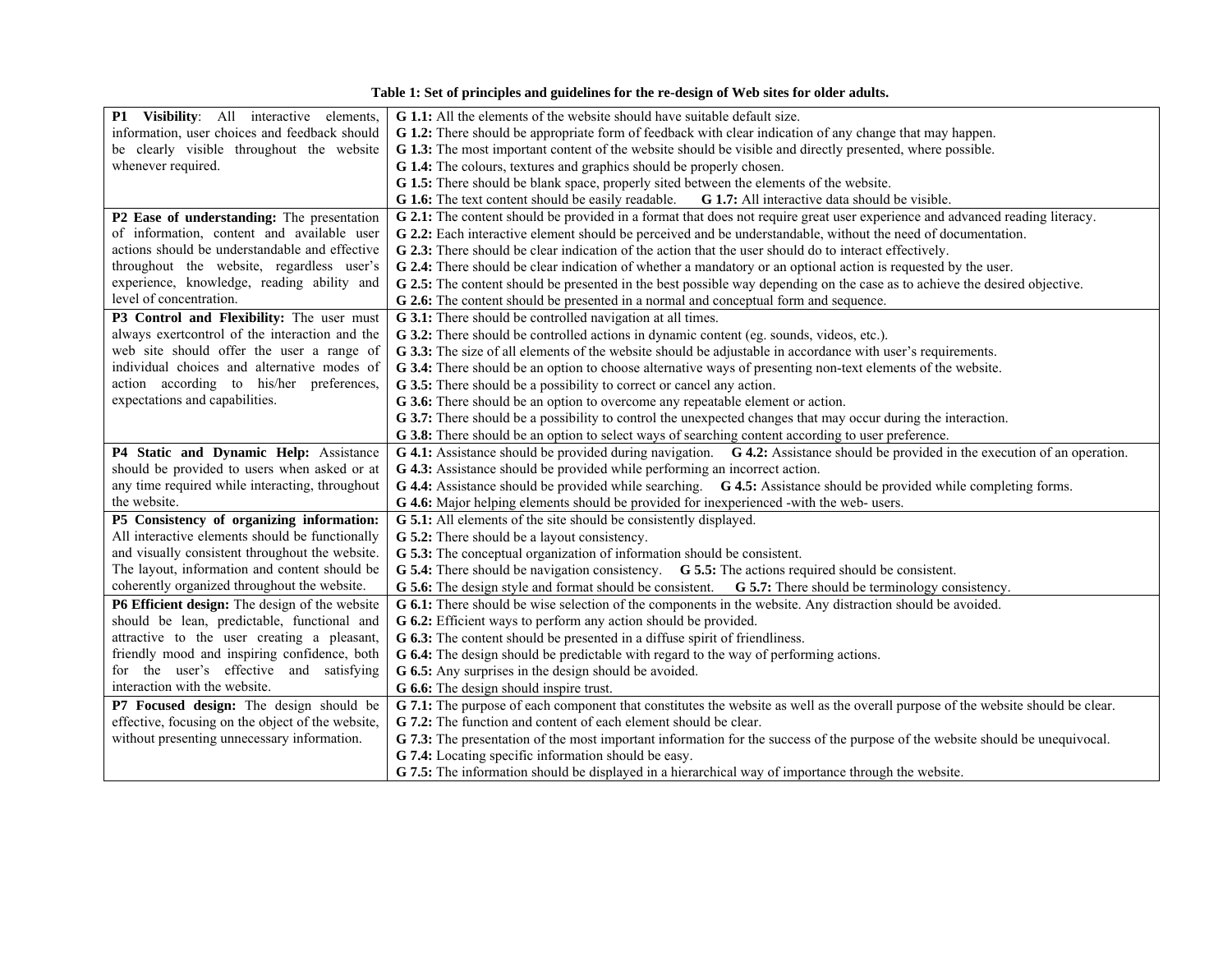redundancy, 4 out of 52 (8%) usability problems were reported in more than one heuristic, which reveals that it was particularly straightforward to match usability problems to a single principle alone. Thus, the heuristic evaluation confirmed the usefulness of the 7p/45g set and led to useful conclusions on redesigning the website evaluated. The set was slightly reformed and constituted the guide for website's redesign.

# **3.3 Redesign guidelines and interactive prototype**

During the redesign process, the basic design decisions that were taken were based on the 7p/45g set and the usability problems identified by the evaluators.



<span id="page-4-0"></span>**Figure 1: Aspect of the redesigned Web site in a wireframe showing global tabbed navigation.**



#### <span id="page-4-1"></span>**Figure 2: Aspect of the redesigned Web site in a wireframe showing the registration form.**

The main ideas for the redesign of the target Web site included:

1. Global navigation as tabbed browsing, to address issues of consistency of presentation and user orientation into the wealth of textual and visual content.

2. Elaborate options for search, to better help older users specify particular requirements for potential touristic destinations.

3. Simplify user input (at registration and booking pages) to allow users to enter required information as intuitively as possible.

4. Minimize colors used and provide consistency for styles and typography to enhance user comprehension.

5. Fix some other important accessibility issues throughout the site like: minimize the need for scrolling, set visible default sizes for all content, minimize animations or add user controls, etc.

On the basis of the above guidelines, the process started with the redesign of the global navigation and the construction of rough paper sketches. Then, the web prototyping tool Pidoco ([https://pidoco.com](http://pidoco.com/)) was used to construct a working prototype of the redesigned web site [\(Figure 1,](#page-4-0) [Figure 2\)](#page-4-1). Pidoco allows fast construction of interactive (clickable) wireframes and HTML prototypes that can be used for user evaluation. For the purpose of the case study, the redesign procedure focused on the pages considered essential for the users to perform typical tasks that would be later employed in the evaluation.

# **4. COMPARATIVE EVALUATION**

## **4.1 Participants and procedure**

A controlled experiment was conducted to evaluate the usability of the two Web sites (existing and redesigned). Twelve older adults were recruited for the evaluation (60-75, 8 men and 4 women). All users were capable computer users in the sense that they could use the mouse and the web. From this end, their expertise varied: four (4) of them could make good use of desktop applications and e-mail, while another four (4) had booked a hotel or ticket from a web site before. The experiment followed a within–subjects design, comparing both websites with the same set of participants.

To avoid "carryover effects", where there could be potential impact of the performance from one task to another, there was counterbalancing by randomly selecting the order in which participants were performing the tasks, as well as with which of the two websites would interact first [\[2\].](#page-7-20) Each of the participants was provided with a set of instructions before the beginning of the experiment.

All users were asked to perform six tasks and to answer the same questionnaire at the end of each website interaction. The tasks were:

- 1. Locate the user guide for this web site.
- 2. Locate a particular hotel at a specific destination.

3. Locate specific services and affordances concerning older users of that hotel.

4. Locate all accessible hotels in a specific destination.

5. Register to the Web site and apply for e-mail notifications about specific destinations.

6. Apply for booking at a particular hotel at a specific destination.

During the experiment, each task was timed and recorded via the Snagit Editor. In parallel, in a metric diagram notes were taken about the task success, the time of completion of each task and other relevant comments. After the completion of each task a short conversation between each participant and the researcher was carried out and recorded. Through this retrospective probing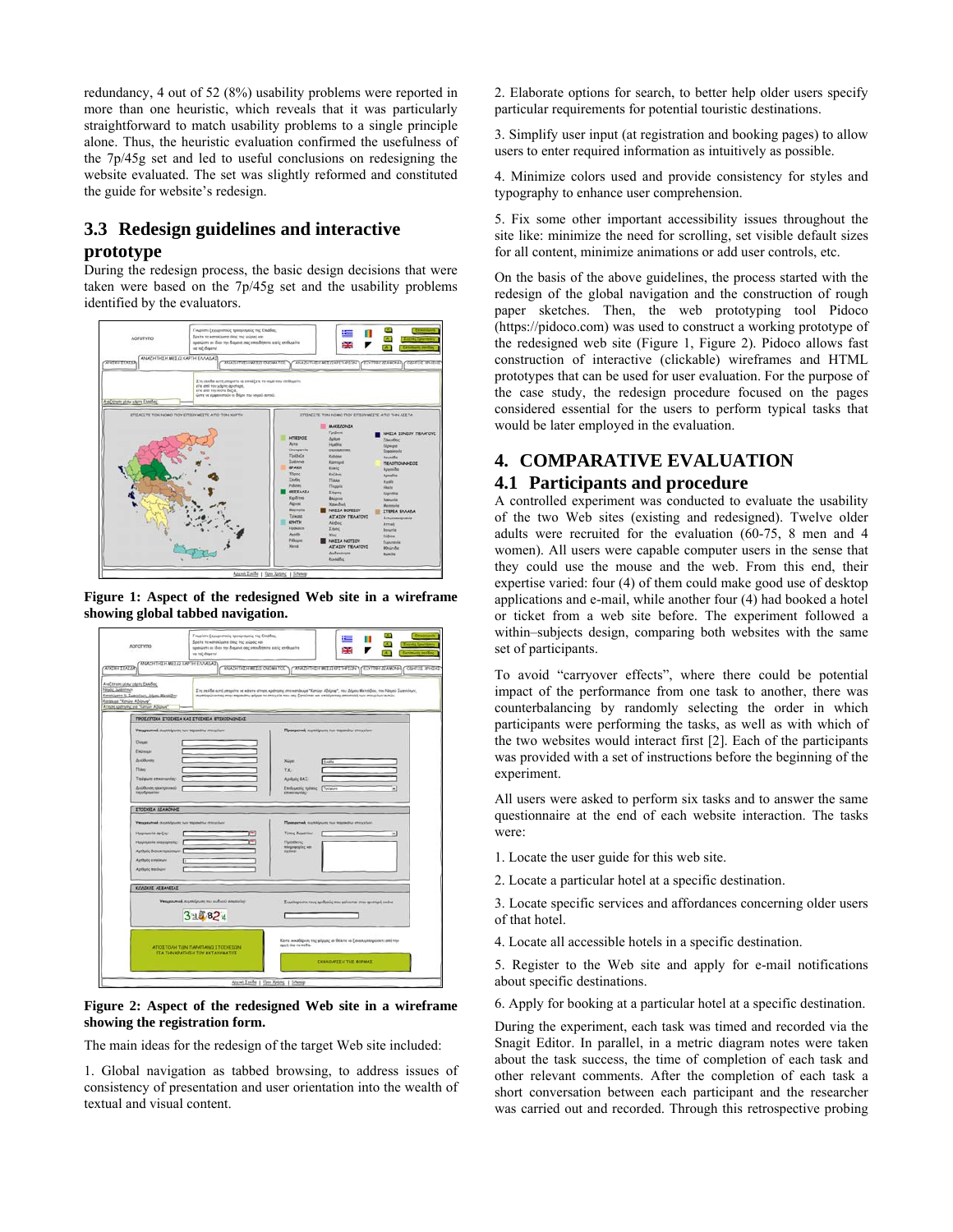technique [\[1\]](#page-7-21), the users were externalizing their thoughts and comments out of which probable difficulties were encountered during their interaction. After the completion of all six tasks with each website, a questionnaire regarding the interaction with it was completed by them. The duration of the entire process for each participant ranged from one to two hours, depending mainly on his/ her level of experience. The other elements of the metric diagram were completed by the researcher at the end of the experiment and after having processed the recorded interaction of each participant.

The metrics (dependent variables) of the experiment were selected as some of the most typical in measuring the user experience [\[18\]](#page-7-22):

- <span id="page-5-1"></span>1. Task success; as a binary metric: each user could either succeed or fail on each task.
- 2. Time on task; measured through timekeeping.
- 3. Errors; measured through video recording and researcher observation. In order to determine what could constitute an error, four different types of errors were defined as follows: navigation error, selection error, insertion error and interpretation error.
- 4. Efficiency; measured through the indicator "lostness" [\[16\]](#page-7-23) i.e. the extent to which a user may be lost while navigating in a website. Lostness is calculated by the formula: L = sqrt  $[(N/S-1)^{2} + (R/N-1)^{2}]$ , where

N: the number of pages visited while performing a task,

S: the total number of pages visited while performing the task, counting revisits to the same page,

R: the minimum (optimum) number of pages that must be visited to accomplish the task.

A lostness value less than 0.4 is considered satisfactory, while a value greater than 0.5 indicates that users have experienced lostness in the Web site.

## **4.2 Results**

#### <span id="page-5-2"></span>*4.2.1 Quantitative results*

**Task success**: The binary success for the redesigned version of the website was higher than that of the redesigned for all tasks ([Table 2](#page-5-0)).

<span id="page-5-0"></span>

| Task<br>Mean |           | $\overline{c}$ |           | 4     |           |       |
|--------------|-----------|----------------|-----------|-------|-----------|-------|
| Original     | 11/12     | 10/12          | 10/12     | 10/12 | 8/12      | 9/12  |
| version      | (92%)     | (83%)          | (83%)     | (83%) | (67%)     | (75%) |
| Redesigned   | 12/12     | 12/12          | 12/12     | 10/12 | 12/12     | 11/12 |
| version      | $(100\%)$ | $(100\%)$      | $(100\%)$ | (83%) | $(100\%)$ | (92%) |

**Table 2. Binary success for each task** 

**Time on task**: For this metric, the amount of time spent on each task for all participants was measured separately. Time-on-task was found considerably lower in the redesigned version of the website for all tasks. [Figure 3](#page-5-1) provides an overview of these results. For example we see that users spent an average of 136 seconds to perform the first task at the original web site and 37 seconds respectively at the redesigned web site.

For this metric, a t-test was conducted to determine if there was a statistically significant difference between the two versions of the website. The results indicated that for the first three tasks, the difference was statistically significant ( $p < 0.02$ ).



**Figure 3: Comparative average time on task both in original and redesigned website** 

**Errors**: In order to determine quantitatively the difficulty experienced by the participants during their interaction with both versions of the website, the number of errors performed by all of them was calculated. The number of errors performed in the original version of the website was much more comparable to those of the redesigned version for all tasks. [Figure 4](#page-5-2) provides an overview of errors for both web sites: for example we can see that for the first task users made 7 types of errors at the original web site and 2 at the redesigned web site.



**Figure 4: Comparative number of errors both in original and redesigned website** 

Another useful descriptive representation about errors is the scatter plots of the time on task and the number of errors carried out by the user while performing this task. [Figure 5](#page-6-0) and [Figure 6](#page-6-1) show two scatter plots for task 4, where the spread of errors for time on task is much wider for the original web site in comparison to the redesigned one. This was the picture for all tasks, indicating that design errors severely affected user performance at the original web site in comparison to the redesigned.

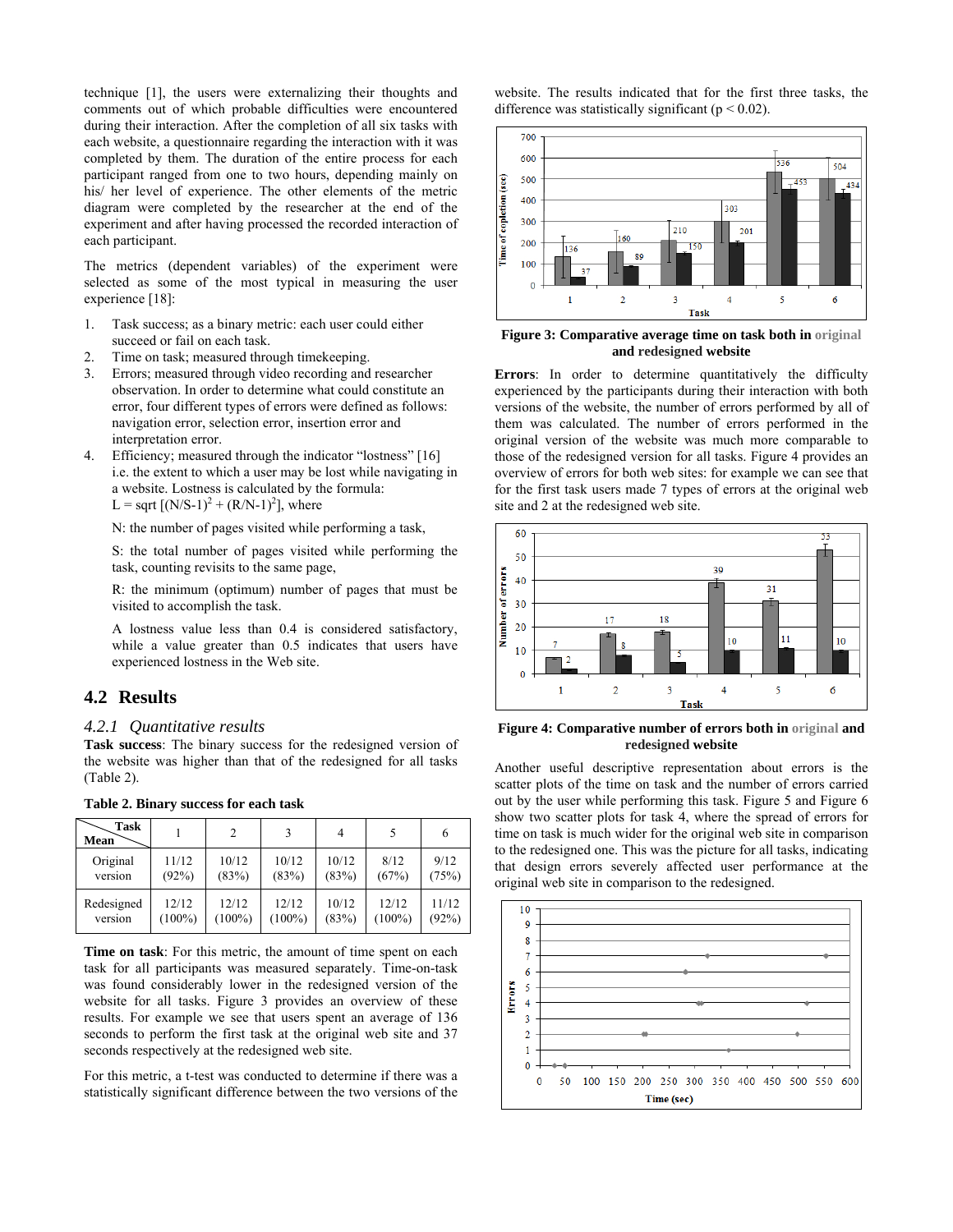<span id="page-6-0"></span>



<span id="page-6-1"></span>**Figure 6: Scatter plot showing the errors carried out by users in relation to time spent for task 4, in the redesigned website** 

**Efficiency**: The calculation of the lostness metric was combined in scatter plot diagrams with the time on task metric to provide a descriptive indication of user disorientation during navigation ([Figure 7](#page-6-2), [Figure 8](#page-6-3)). For the original version of the website, the lostness rate was increased and consequently that increased the time on task. On the contrary, in the redesigned version, the level of lostness seemed to remain lower despite the limited increase in time on task. This fact demonstrated that the participants were disoriented more easily through the original website rather than in its redesigned version.



<span id="page-6-2"></span>**Figure 7: Scatter plot showing the lostness of users in relation to time for task 2, in the original website** 



<span id="page-6-3"></span>**Figure 8: Scatter plot showing the lostness of users in relation to time for task 2, in the redesigned website** 

Overall, the results of the comparative evaluation strongly suggest that the redesigned website was considerably improved from the original version, for each one of the criteria employed.

#### *4.2.2 Qualitative results*

Qualitative data were gathered both through the retrospective probing technique and through the questionnaires that were filled in from the participants. After the analysis of the questionnaires, various elements of personal satisfaction of each user were collected, which can also be matched to some extent with the 7p/45g set.

The general picture derived from the participants for the redesigned version of the website seemed very positive. They all argued that the interaction with the new version of the website was far more satisfying compared with the original one. The comparative evaluation made the participants realize that the difficulties they had to face when completing a task in any website, were not due to their weaknesses or inabilities, but due to the way that the information in the website was presented to them. More specifically, the difficulties they faced in the original version of the website and the way they were dealt in the new version, made them also realize that a number of accessibility issues they are facing daily in various websites, could be easily overcome with appropriate redesigns so to facilitate them while interacting with them.

# **5. DISCUSSION & CONCLUSIONS**

The paper presented an integrated case study of redesigning a Web site for older adults that spans from identification of a set of principles and guidelines to the comparative usability evaluation of the two web sites (existing and re-designed) with the participation of older adults. The results out of the experimental work proved that the redesigned website was considerably more usable and satisfactory than the existing one.

The paper contributes to the development of a practical and integrated approach to redesigning web sites for older adults that comprises of the following steps:

1. Identification and validation of a set of principles and guidelines for web design for older adults; the proposed set complements related work, it was validated via heuristic evaluation and it can provide Web designers with an additional resource that may be used to principally redesign Web sites for the older population.

2. Identification of usability problems for older adults of the system target; this was achieved through heuristic evaluation on the basis of the 7p/45g set.

3. Redesign (guidelines and prototype); the guidelines were identified from the examination of usability problems found, and an online prototyping tool was employed to construct an interactive version.

4. Comparative usability evaluation has performed by testing the usability of the two web sites on the basis of important metrics (task success, time-to-task, errors and efficiency) and qualitative user responses.

With respect to the practice of re-designing web sites for older adults, we have seen that the whole process of evaluation and redesign of a website can be rather fast. Provided that the design team is familiar with the set of guidelines and that there is availability of experts and users (for heuristic evaluation and user